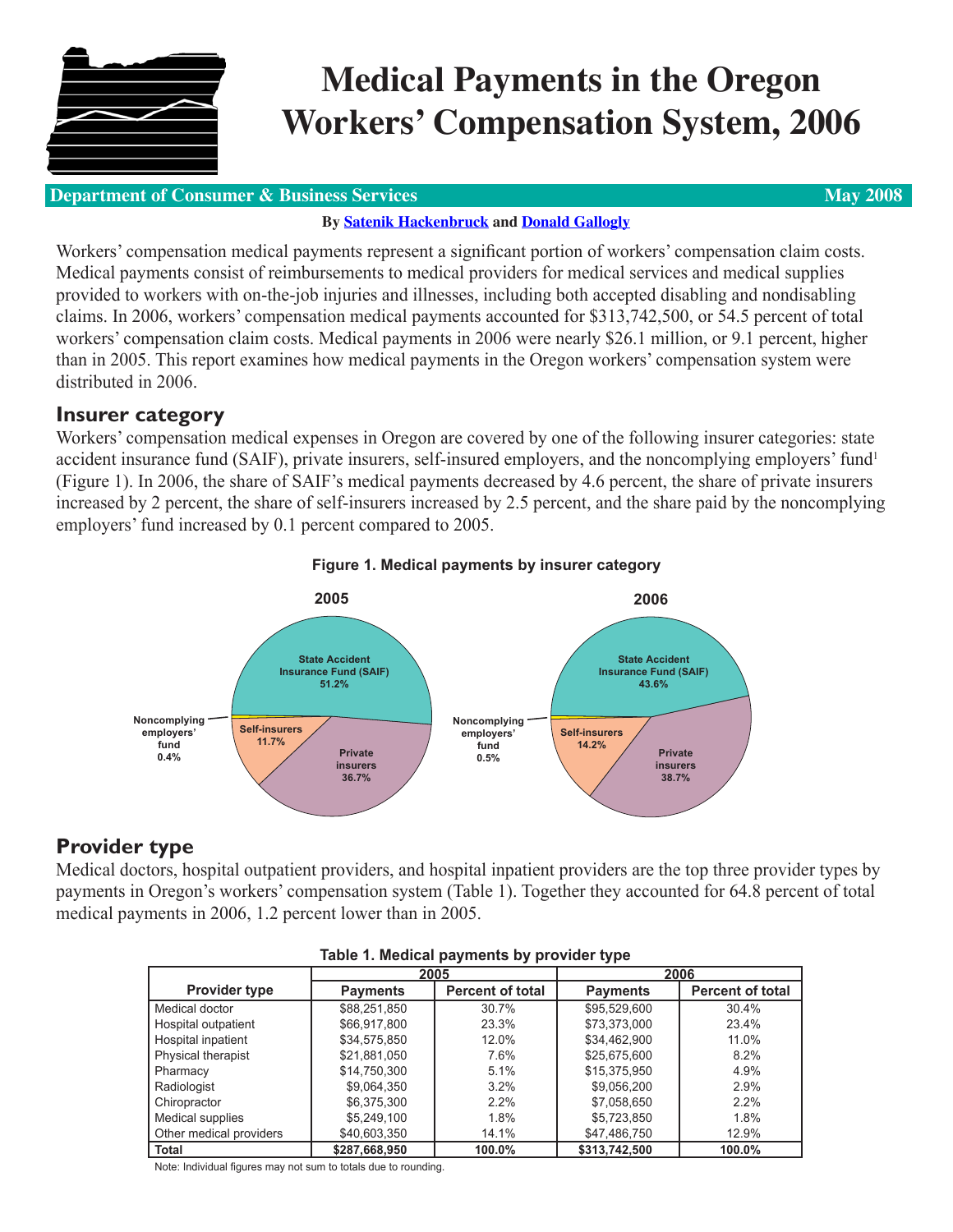## **Service category**

Medical services provided to covered workers are reimbursed based on the maximum allowable payment set by the Oregon rules [\(Oregon Administrative Rules: Chapter 436, Division 009](http://oregonwcd.org/policy/rules/rules.html#permrules)). Based on these rules, services provided to WC patients can be grouped into the following service categories, each of which has a unique method of determining the payment (Table 2).

|                                                    | 2005            |                         | 2006            |                         |
|----------------------------------------------------|-----------------|-------------------------|-----------------|-------------------------|
| <b>Service category</b>                            | <b>Payments</b> | <b>Percent of total</b> | <b>Payments</b> | <b>Percent of total</b> |
| Medical fee-schedule services                      | \$184,686,700   | 64.2%                   | \$202,372,400   | 64.5%                   |
| -Surgery                                           | \$43.537.600    | 15.1%                   | \$47.895.900    | 15.3%                   |
| -Evaluation and management                         | \$43,098,700    | 15.0%                   | \$46,462,850    | 14.8%                   |
| -Physical medicine and rehabilitation              | \$41,751,300    | 14.5%                   | \$47,245,300    | 15.1%                   |
| -Radiology                                         | \$24,686,550    | 8.6%                    | \$26,881,550    | 8.6%                    |
| -Medicine                                          | \$11,623,350    | 4.0%                    | \$12,764,950    | 4.1%                    |
| -Anesthesia                                        | \$6,082,400     | 2.1%                    | \$6,109,550     | 1.9%                    |
| -Multidisciplinary and other Oregon specific codes | \$12,411,750    | 4.3%                    | \$13,361,100    | 4.3%                    |
| -Laboratory and pathology                          | \$1.495.050     | 0.5%                    | \$1,651,150     | 0.5%                    |
| <b>Hospital services</b>                           | \$63,432,950    | 22.1%                   | \$65,586,050    | 20.9%                   |
| <b>Pharmaceuticals</b>                             | \$14,831,250    | 5.2%                    | \$16,896,850    | 5.4%                    |
| DME and medical supplies                           | \$4,888,000     | 1.7%                    | \$5,647,150     | 1.8%                    |
| Non-fee-schedule services                          | \$19,830,050    | 6.9%                    | \$23,240,100    | 7.4%                    |
| <b>Total medical payments</b>                      | \$287,668,950   | 100.0%                  | \$313,742,500   | 100.0%                  |

| Table 2. Medical payments by service category |  |  |  |
|-----------------------------------------------|--|--|--|
|-----------------------------------------------|--|--|--|

Note: Individual figures may not sum to totals due to rounding.

**Medical fee-schedule services** are reimbursed according to a resource-based relative value unit system established by Medicare and conversion factors developed by the Oregon Department of Consumer and Business Services (DCBS). Medical fee-schedule services accounted for 64.5 percent of all medical payments, a 0.3 percent increase compared to 2005.

Among fee-schedule services, Surgery, Evaluation & Management, and Physical Medicine & Rehabilitation service categories accounted for 70 percent of all medical fee-schedule payments in 2006 (Figure 2). This is an increase of 0.5 percent from 2005. The remaining payments were distributed among the other five service categories.



#### **Figure 2. Medical fee-schedule payments by type of service**